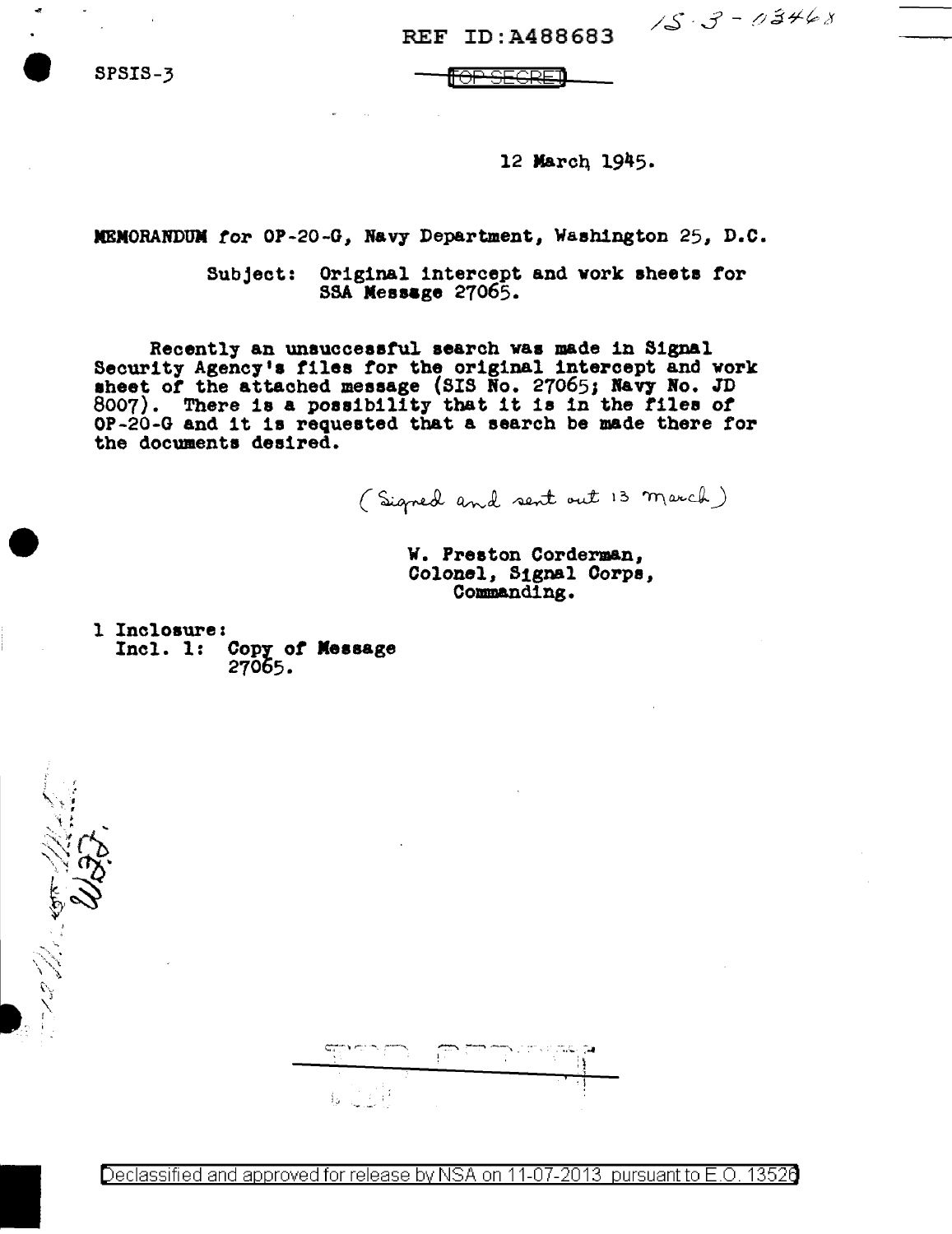رەپىيە سەسەت كەر

From: Tokyo (Togo)<br>To: Honolulu Honolulu December 2, 1941 J-19

#123 (Secret outside the department.)

In view of the present situation, the presence in port of warships, airplane carriers, and cruisers is of utmost importance. Hereafter, to the utmost of your ability, let me know day by day. Wire me in each ease whether or not there are any observation balloons above Pearl Harbor or if there are any indications that they will be sent up. Also advise me whether or not the warships are provided with antimine nets.

ARMY 27065<br>JD 8007

 $(Japanese)$  Trans.  $12/30/41$  (5)